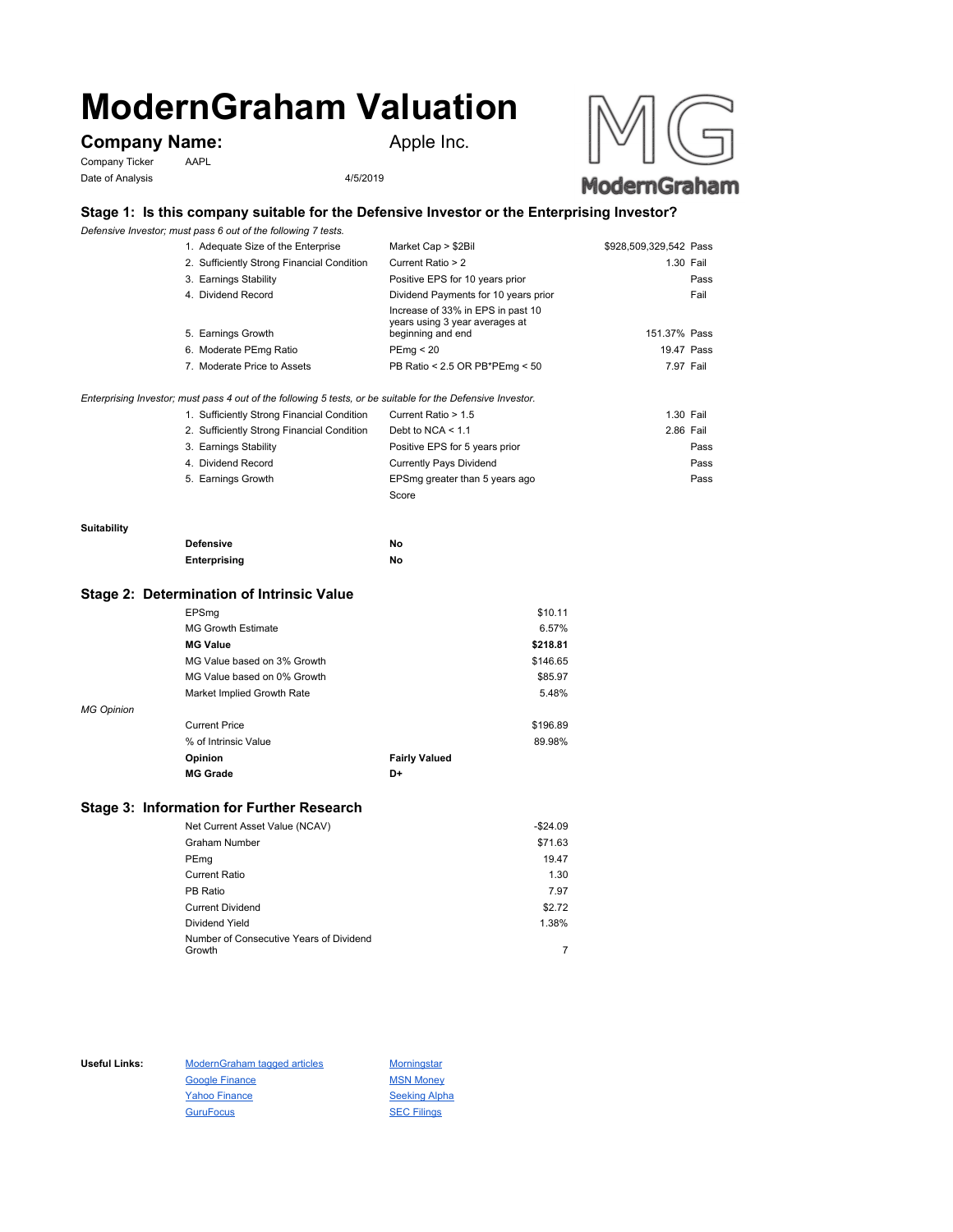| <b>EPS History</b> |         | <b>EPSmg History</b>                 |                   |
|--------------------|---------|--------------------------------------|-------------------|
| Next Fiscal Year   |         |                                      |                   |
| Estimate           |         | \$10.12 Next Fiscal Year Estimate    | \$10.11           |
| Sep2018            | \$11.91 | Sep2018                              | \$9.75            |
| Sep2017            | \$9.21  | Sep2017                              | \$8.37            |
| Sep2016            | \$8.31  | Sep2016                              | \$7.70            |
| Sep2015            | \$9.22  | Sep2015                              | \$7.03            |
| Sep2014            | \$6.45  | Sep2014                              | \$5.60            |
| Sep2013            | \$5.68  | Sep2013                              | \$4.74            |
| Sep2012            | \$6.31  | Sep2012                              | \$3.83            |
| Sep2011            | \$3.95  | Sep2011                              | \$2.32            |
| Sep2010            | \$2.16  | Sep2010                              | \$1.36            |
| Sep2009            | \$1.30  | Sep2009                              | \$0.86            |
| Sep2008            | \$0.97  | Sep2008                              | \$0.57            |
| Sep2007            | \$0.56  | Sep2007                              | \$0.32            |
| Sep2006            | \$0.32  | Sep2006                              | \$0.18            |
| Sep2005            | \$0.22  | Sep2005                              | \$0.09            |
| Sep2004            | \$0.05  | Sep2004                              | \$0.03            |
| Sep2003            | \$0.01  | Sep2003                              | \$0.04            |
| Sep2002            |         | \$0.01 Balance Sheet Information     | 12/1/2018         |
| Sep2001            |         | -\$0.01 Total Current Assets         | \$140,828,000,000 |
| Sep2000            |         | \$0.16 Total Current Liabilities     | \$108,283,000,000 |
| Sep1999            |         | \$0.13 Long-Term Debt                | \$92,989,000,000  |
|                    |         | <b>Total Assets</b>                  | \$373,719,000,000 |
|                    |         | Intangible Assets                    | \$0               |
|                    |         | <b>Total Liabilities</b>             | \$255,827,000,000 |
|                    |         | Charge Qutetanding (Diluted Average) | 1.772.25.000      |